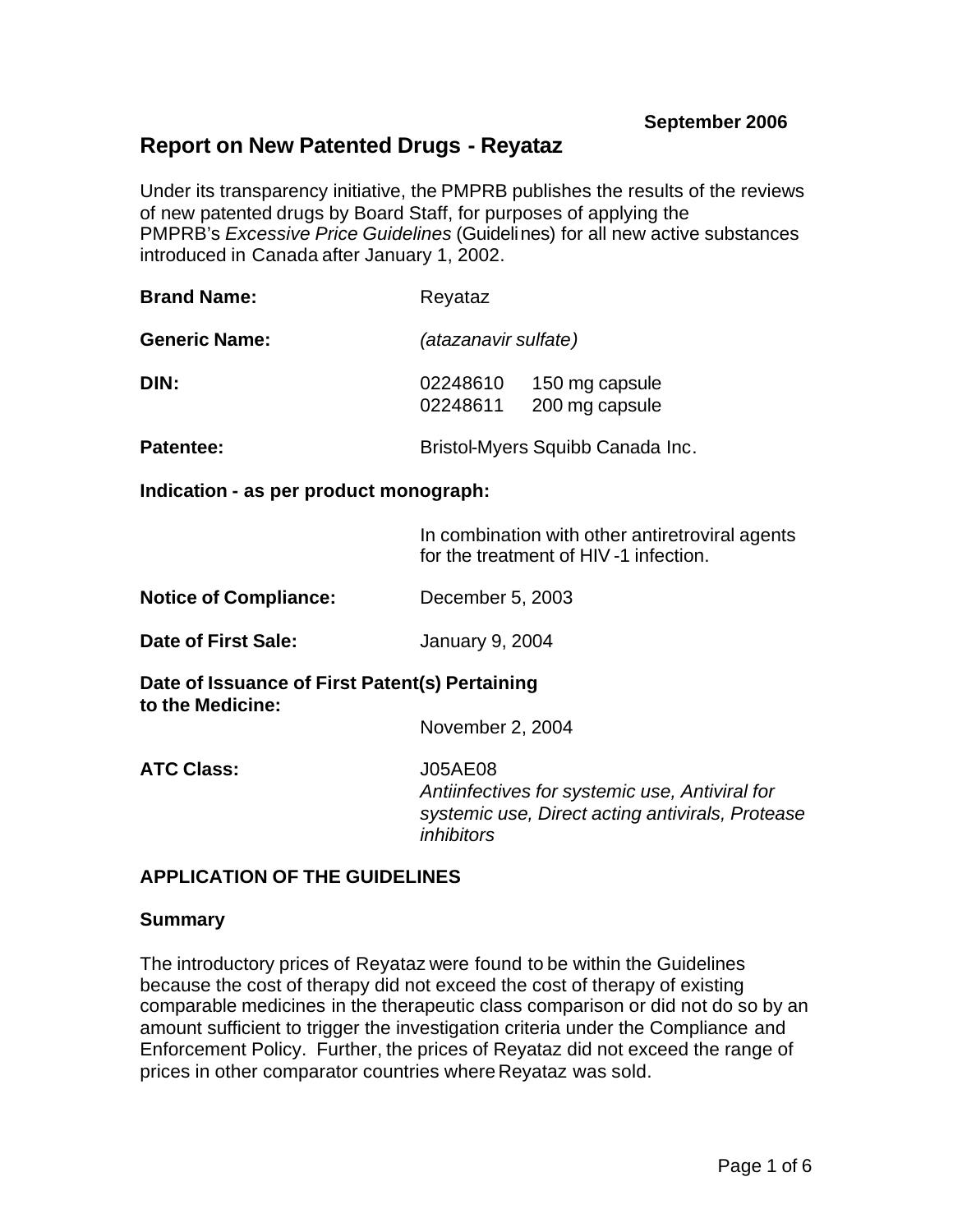# **Scientific Review**

Reyataz is a new active substance and the PMPRB's Human Drug Advisory Panel (HDAP) recommended that Reyataz be classified as a category 3 new medicine (provides moderate, little or no therapeutic advantage over comparable medicines).

The Therapeutic Class Comparison (TCC) test of the Guidelines provides that the price of a category 3 new drug product cannot exceed the prices of other drugs that treat the same disease or condition. Comparators are generally selected from among existing drug products in the same 4<sup>th</sup> level of the Anatomical Therapeutic Chemical (ATC) System that are clinically equivalent in addressing the approved indication. See the PMPRB's *Compendium of Guidelines, Policies and Procedures* for a more complete description of the selection of the Guidelines and the policies on TCCs.

The HDAP identified Agenerase (*amprenavir*), Crixivan (*indinavir*), Fortovase (*saquinavir*), Invirase (*saquinavir*), Kaletra (*lopinavir/ritonavir*), and Viracept (*nelfinavir*) as comparable medicines for Reyataz. These medicines share the same  $4<sup>th</sup>$  level ATC class and are indicated for the treatment of HIV-1 infection.

Since Reyataz has been studied with or without Norvir SEC (*ritonavir*) and is available in two dosage strengths, separate dosage regimens were recommended for the available strengths of Reyataz.

The Guidelines provide that the dosage recommended for comparison purposes will normally not be higher than the maximum of the usual recommended dosage. The recommended comparable dosage regimens for Reyataz 150 mg capsule with Norvir SEC and the comparators are based on the U.S. Department of Health and Human Services (DHHS) Guidelines for the Use of Antiretroviral Agents in HIV -Infected Adults and Adolescents for Treatmentexperienced patients. The recommended comparable dosage regimens for Reyataz 200 mg capsule and the comparators are based on the approved monographs and the DHHS Guidelines for the Use of Antiretroviral Agents in HIV-Infected Adults and Adolescents for Treatment-naïve patients.

# **Price Review**

Under the Guidelines, the introductory price of a new category 3 medicine will be presumed to be excessive if it exceeds the range of the prices of the comparable medicines in a TCC test, or if it exceeds the range of the prices of the same medicine sold in the countries listed in the *Patented Medicines Regulations (*Regulations*)* based on an International Price Comparison (IPC) test.

The introductory price of Reyataz 150 mg capsule exceeded the Guidelines as the daily cost of therapy exceeded the cost of therapy with the comparable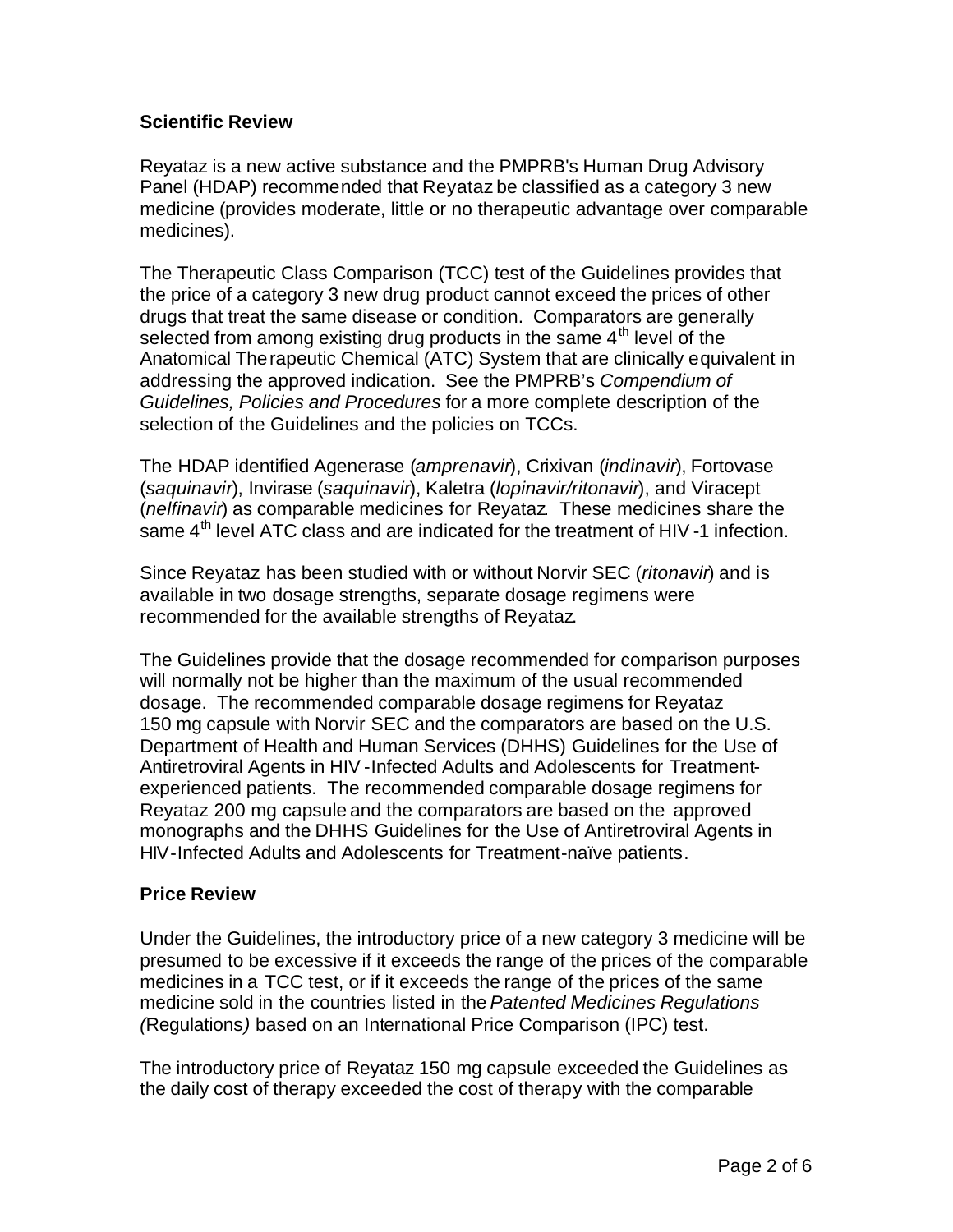medicines but did not trigger the investigation criteria under the Compliance and Enforcement Policy<sup>1</sup>.

| <b>Name</b>    | <b>Strength</b>                         | <b>Dosage</b><br>Regimen | Unit Price <sup>2</sup> | Cost<br>per Day |
|----------------|-----------------------------------------|--------------------------|-------------------------|-----------------|
| Reyataz        | 150 mg capsule                          | 2 capsules               | \$9.9000                | \$21.1354       |
| and Norvir SEC | and 100 mg capsule                      | and 1 capsule            | and \$1.3354            |                 |
| Agenerase      | 150 mg capsule                          | 8 capsules               | \$1.9200                | \$18.0308       |
| and Norvir SEC | and 100 mg capsule                      | and 2 capsules           | and \$1.3354            |                 |
| Crixivan       | 400 mg capsule                          | 4 capsules               | \$2.6933                | \$13.4440       |
| and Norvir SEC | and 100 mg capsule                      | and 2 capsules           | and \$1.3354            |                 |
| Crixivan       | 400 mg capsule                          | 4 capsules               | \$2.6933                | \$16.1148       |
| and Norvir SEC | and 100 mg capsule                      | and 4 capsules           | and \$1.3354            |                 |
| Fortovase      | 200 mg capsule                          | 4 capsules               | \$1.0200                | \$14.7632       |
| and Norvir SEC | and 100 mg capsule                      | and 8 capsules           | and \$1.3354            |                 |
| Fortovase      | 200 mg capsule                          | 10 capsules              | \$1.0200                | \$12.8708       |
| and Norvir SEC | and 100 mg capsule                      | and 2 capsules           | and \$1.3354            |                 |
| Invirase       | 200 mg capsule                          | 4 capsules               | \$1.8200                | \$17.9632       |
| and Norvir SEC | and 100 mg capsule                      | and 8 capsules           | and \$1.3354            |                 |
| Invirase       | 200 mg capsule                          | 10 capsules              | \$1.8200                | \$20.8708       |
| and Norvir SEC | and 100 mg capsule                      | and 2 capsules           | and \$1.3354            |                 |
| Kaletra        | 133.3 mg capsule<br>and 33.3 mg capsule | 6 capsules               | \$3.2944                | \$19.7664       |

**Reyataz 150 mg capsule – Introductory Period (January to June 2004)**

Note 1: The unit price of Reyataz 150 mg capsule and the comparable drug products are derived from the Ontario Drug Benefit Formulary/Comparative Drug Index of January 30, 2003.

The introductory price of Reyataz 200 mg capsule was within the Guidelines as the daily cost of therapy did not exceed the cost of therapy with the comparable medicines.

| Reyataz 200 mg capsule - Introductory Period (January to June 2004) |  |  |  |  |
|---------------------------------------------------------------------|--|--|--|--|
|---------------------------------------------------------------------|--|--|--|--|

| <b>Name</b>    | <b>Strength</b>    | <b>Dosage</b>  | Unit Price <sup>3</sup> | <b>Cost</b> |
|----------------|--------------------|----------------|-------------------------|-------------|
|                |                    | Regimen        |                         | per Day     |
| Reyataz        | 200 mg capsule     | 2 capsules     | \$9.9000                | \$19.8000   |
| Crixivan       | 400 mg capsule     | 4 capsules     | \$2.6933                | \$13.4440   |
| and Norvir SEC | and 100 mg capsule | and 2 capsules | and \$1.3354            |             |
| Crixivan       | 400 mg capsule     | 4 capsules     | \$2.6933                | \$16.1148   |
| and Norvir SEC | and 100 mg capsule | and 4 capsules | and \$1.3354            |             |
| Fortovase      | 200 mg capsule     | 4 capsules     | \$1.0200                | \$14.7632   |
| and Norvir SEC | and 100 mg capsule | and 8 capsules | and \$1.3354            |             |
| Fortovase      | 200 mg capsule     | 10 capsules    | \$1.0200                | \$12.8708   |
| and Norvir SEC | and 100 mg capsule | and 2 capsules | and \$1.3354            |             |

<sup>&</sup>lt;sup>1</sup> Board Staff will commence an investigation into the price of a new patented drug product when any of the following criteria are met: (1) introductory price is 5% or more above the maximum non-excessive price; (2) excess revenues in the introductory period are \$25,000.00 or more; or (3) complaints with significant evidence.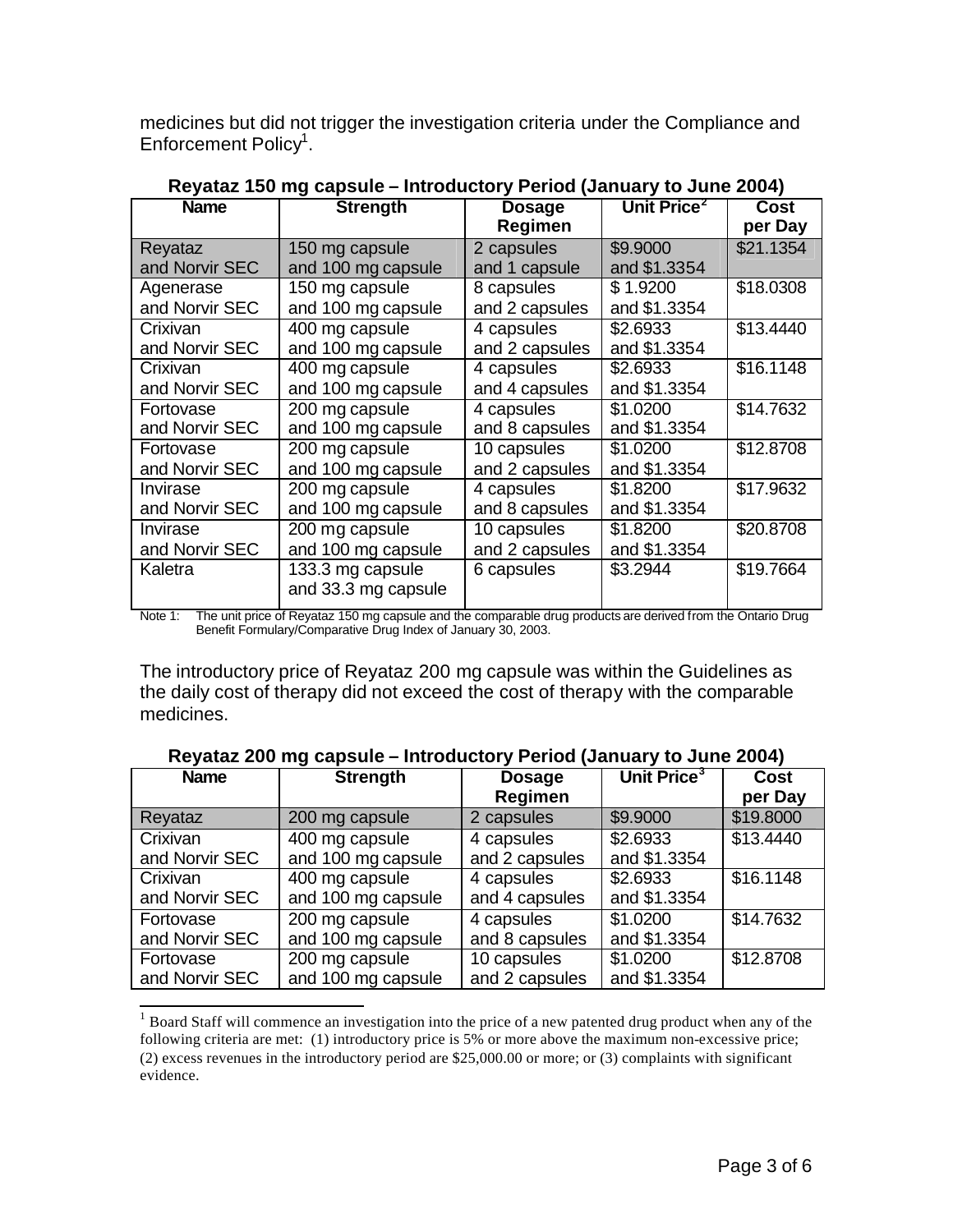| Invirase       | 200 mg capsule      | 4 capsules     | \$1.8200     | \$17.9632 |
|----------------|---------------------|----------------|--------------|-----------|
| and Norvir SEC | and 100 mg capsule  | and 8 capsules | and \$1.3354 |           |
| Invirase       | 200 mg capsule      | 10 capsules    | \$1.8200     | \$20.8708 |
| and Norvir SEC | and 100 mg capsule  | and 2 capsules | and \$1.3354 |           |
| Kaletra        | 133.3 mg capsule    | 6 capsules     | \$3.2944     | \$19.7664 |
|                | and 33.3 mg capsule |                |              |           |
| Viracept       | 250 mg tablet       | 10 tablets     | \$1.8200     | \$18.2000 |

*Note 2: The unit price of Reyataz 200 mg capsule and the comparable drug products are derived from the Ontario Drug Benefit Formulary/Comparative Drug Index of January 30, 2003.* 

In 2004, Reyataz 150 mg and 200 mg capsules were being sold in five of the seven countries listed in the Regulations, namely France, Germany, Sweden, United Kingdom, and the United States. In compliance with the Guidelines, the prices in Canada did not exceed the range of prices in those countries. They were the lowest.

*Where comparators and dosage regimens are referred to in the Summary Reports, they have been selected by the PMPRB Staff and the HDAP for the purpose of carrying out the PMPRB's regulatory mandate, which is to review the prices of patented medicines sold in Canada to ensure that such prices are not excessive. The publication of these reports is also part of the PMPRB's commitment to make its price review process more transparent.*

*The information contained in the PMPRB's Summary Reports should not be relied upon for any purpose other than its stated purpose and is not to be interpreted as an endorsement, recommendation or approval of any drug nor is it intended to be relied upon as a substitute for seeking appropriate advice from a qualified health care practitioner.*

# **References – Reyataz**

- 1. Calza L et al. Dyslipidaemia associated with antiretroviral therapy in HIV-infected patients. J Antimicrob Chemotherapy 2004;53:10-14.
- 2. Dubé MP et al. Guidelines for the evaluation and management of dyslipidemia in HIV-infected adults receiving antiretroviral therapy: recommendations of the HIV Medicine Association of the Infectious Disease Society of America and the Adult AIDS Clinical Trials Group. Clin Infect Dis 2003;37:613-627.
- 3. Goldsmith DR, Perry CM. Atazanavir. Drugs 2003;63:1679-93. Grinspoon S, Carr A. Cardiovascular risk and body-fat abnormalities in HIV-infected adults. NEJM 2005;352:48-62.
- 4. Haas DW, Zala C, Schrader S, et al. Therapy with atazanavir plus saquinavir in patients failing highly active antiretroviral therapy: a randomized comparative pilot trial. AIDS 2003;17:1339-49.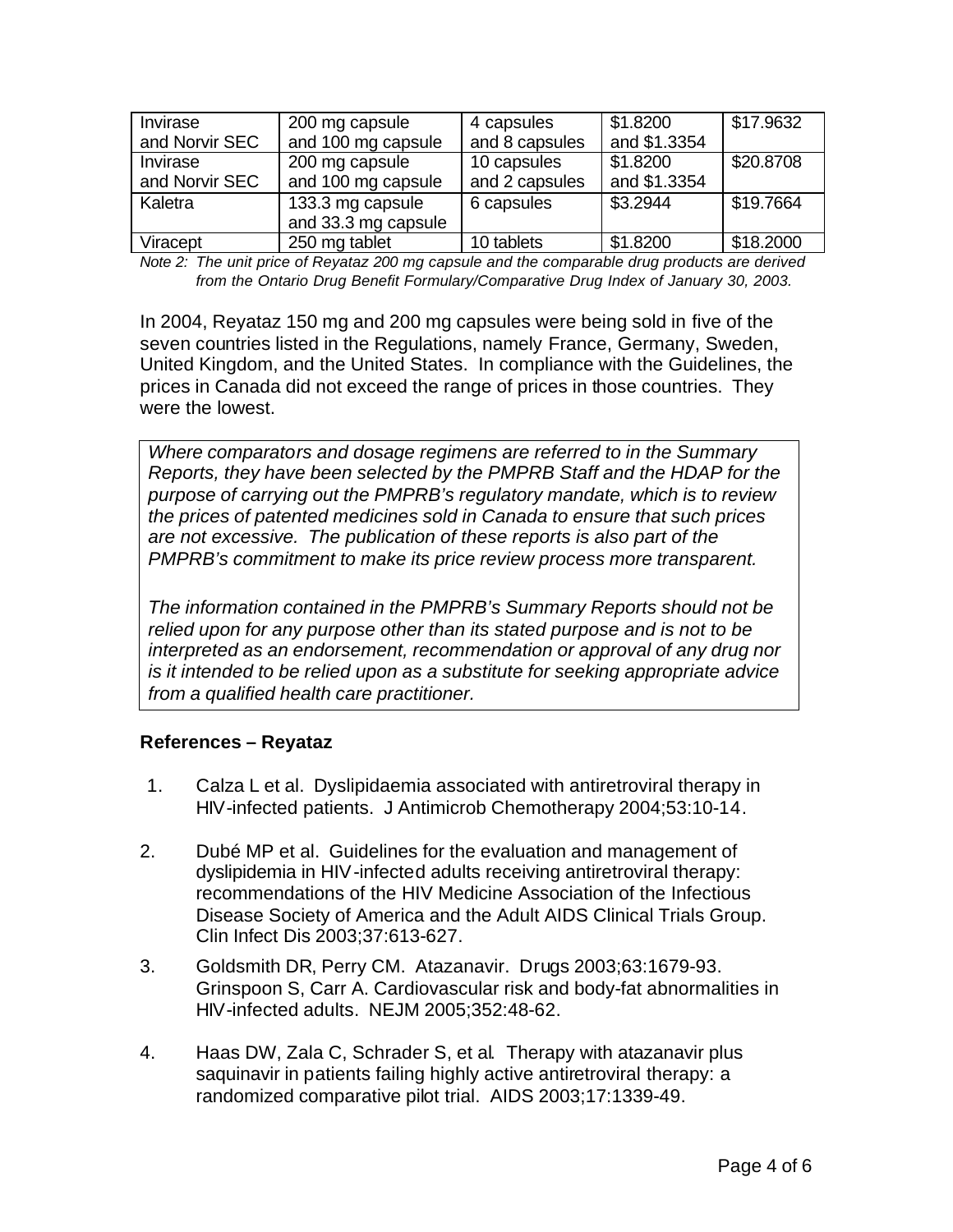- 5. Health Canada. HIV/AIDS EPI Updates, May 2004*.* Surveillance and Risk Assessment Division, Centre for Infectious Disease Prevention and Control, Health Canada, 2004 http://www.p hacaspc.gc.ca/publicat/epiu-aepi/epi\_update\_may\_04/index.html. (Accessed December 14, 2004).
- 6. Murphy RL et al. Dose-ranging, randomized, clinical trial of atazanavir with lamivudine and stavudine in antiretroviral-naïve subjects: 48-week results. AIDS 2003;17:2603-14.
- 7. Murphy RL, Sanne I, Cahn P, et al. Dose-ranging, randomized, clinical trial of atazanavir with lamivudine and stavudine in antiretroviral-naïve subjects: 48-week results. AIDS 2003;17:2603-14.
- 8. Panel on clinical practices for treatment of HIV infection. Guidelines for the use of antiretroviral agents in HIV -1-infected adults and adolescents. Department of Health and Human Services. October 29, 2004.
- 9. Product Monograph of Reyataz (atazanavir sulfate). Bristol-Myers Squibb, Montréal, Quebec. December 3, 2003.
- 10. Repchinsky C, Ed. Compendium of Pharmaceutical and Specialties, Canadian Pharmacists Association, Ottawa, Ontario, 2004.
- 11. Sanne I et al. AI424-007 Clinical Trial Group. Results of a phase 2 clinical trial at 48 weeks: a dose-ranging, safety, and efficacy comparatative trial of atazanavir at 3 doses in combination with didanosine and stavudine in antiretroviral-naïve subjects. J Acquir Immune Defic Syndr 2003;32:18-29.
- 12. Sanne I, Piliero P, Squires K, et al. Results of a phase 2 clinical trial at 48 weeks (AI424-007): a dose-ranging, safety, and efficacy comparative trial of atazanavir at three doses in combination with didanosine and stavudine in antiretroviral-naïve subjects. J Acquir Immune Defic Syndr 2003;32:18-29.
- 13. Sklar P, Masur MD. HIV infection and cardiovascular disease is there really a link? NEJM 2003;349:2065.
- 14. Squires K, Lazzarin A, Gatell JM, et al. Comparison of once-daily atazanavir with efavirenz, each in combination with fixed-dose zidovudine and lamivudine, as initial therapy for patients infected with HIV. J Acquir Immune Defic Syndr 2004;36:1011-9.